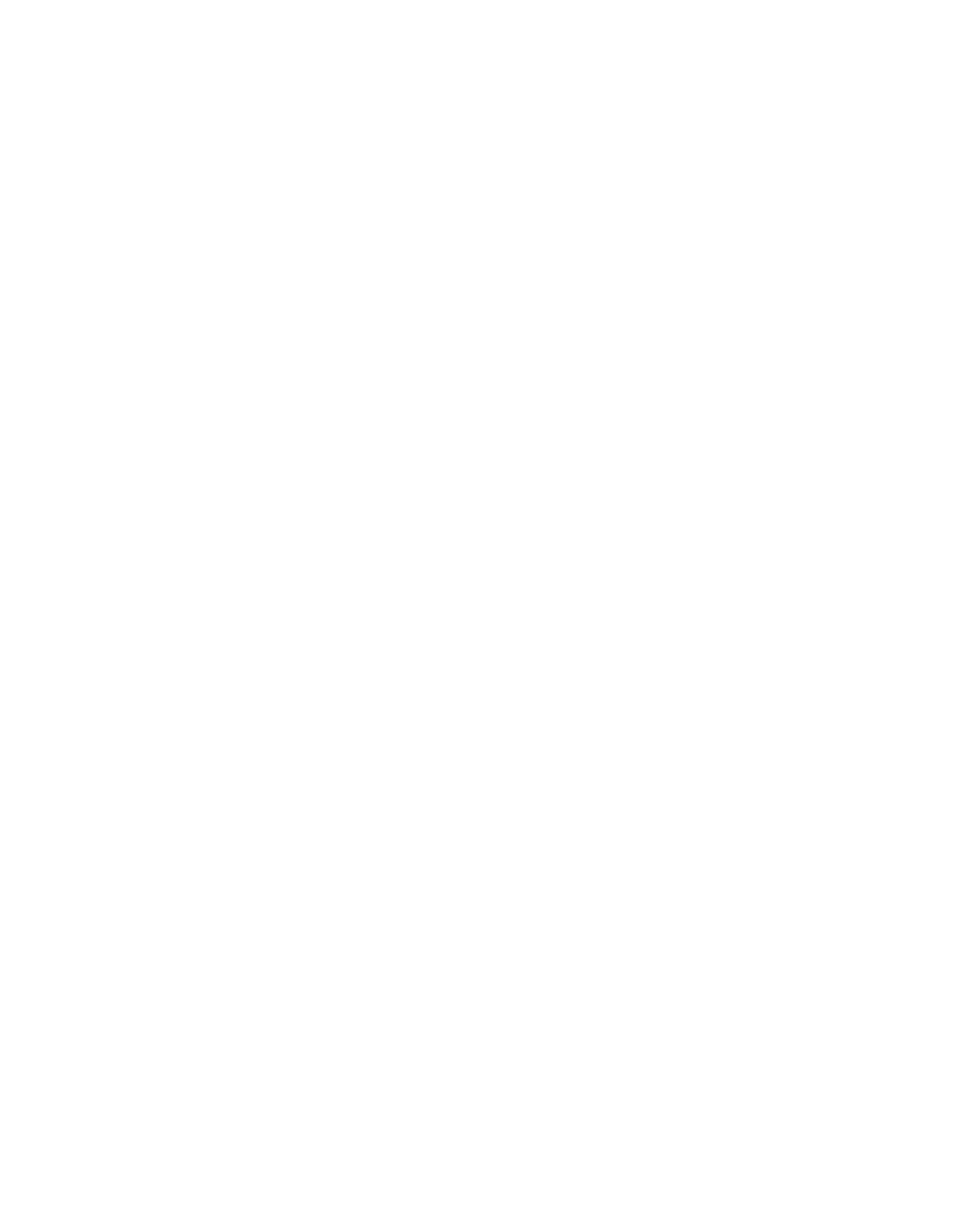# Transceiver-Limited High Spectral Efficiency Nyquist-WDM Systems

David S. Millar $^1$ , Robert Maher $^2$ , Domaniç Lavery $^2$ , Toshiaki Koike-Akino $^1,$ Alex Alvarado $^2$ , Milen Paskov $^2$ , Keisuke Kojima $^1$ , Kieran Parsons $^1,$ Benn C. Thomsen $^2$ , Seb J. Savory $^2$  and Polina Bayvel $^2$ 

<sup>1</sup> *Mitsubishi Electric Research Laboratories, 201 Broadway, Cambridge, MA 02139, USA: millar@merl.com* <sup>2</sup> *Optical Networks Group, University College London (UCL), Torrington Place, London, WC1E 7JE, UK*

# Abstract:

We experimentally examine the maximum achievable transmission performance of a 7 channel Nyquist-WDM system with 10GBd per carrier. Back-to-back, a maximum of 11.9 bit/sym and 13.8 bit/sym can be transmitted for DP-64QAM and DP-256QAM respectively, while after 2 spans of transmission, a maximum of 12.4 bit/sym and 11.6 bit/sym can be achieved.

OCIS codes: 060.1660, 060.4080

## 1. Introduction

In recent years, the push for higher spectral efficiency in transmission systems has resulted in several research trends. Amongst these, Nyquist wavelength division multiplexing (WDM) [1] and dual polarization (DP) quadrature amplitude modulation (QAM) [2] have emerged as candidates for implementation in commercial products. While the gains available from highly spectrally efficient modulation seem to be endless when we consider short links, reported systems with more than 10 bit/s/Hz have been dominated by systems with less than 5 Gbaud [3, 4]. By reducing the symbol rate in these systems, the effective jitter (relative to the symbol rate) is reduced, therefore increasing the effective resolution of the digital-to-analog convertor (DAC) and analog-to-digital convertor (ADC), and therefore signal to quantization noise ratio (SQNR). While these results indicate that good performance may be achieved with high effective resolution in the transmitter (resulting from lower effective jitter), they are also a snapshot of performance of a particular example system. This system is defined both in terms of optical and electrical performance, but also in terms of receiver digital signal processing (DSP), coding, decoding and demodulation strategies.

In this paper, we experimentally examine the performance of a transmission system with a highly idealized receiver, in order to determine an upper bound on achievable performance with linear DSP and an AWGN channel model at the receiver, regardless of coding, decoding and demodulation strategy. By performing highly optimized data-directed DSP, followed by mutual information analysis of the received signal, we determine that DP-64QAM can achieve 11.6 bit/sym Nyquist-WDM after 2 spans of transmission compared with 11.9 bit/sym Nyquist-WDM back-to-back. DP-256QAM however, can achieve 12.4 bit/sym after 2 spans transmission, compared with 13.8 bit/sym Nyquist-WDM back-to-back.

#### 2. Experimental Setup

The setup used in this experiment was identical to that reported in [5]. An external cavity laser (ECL) with 100 kHz linewidth was used to seed an optical comb generator, resulting in 7 carriers spaced at 10.01 GHz. The carriers were then separated into odd and even channels by cascaded interleavers, before modulation using single polarization I/Q modulators. Two field-programmable gate arrays (FPGAs) were used to send the in-phase and quadrature components of the desired waveforms to a pair of DACs, operating at 20 GSa/s. The 10 GBd, eight and 16 level signals were generated from decorrelated pseudo-random binary sequences of length  $2^{15} - 1$ , which were filtered with a rootraised-cosine (RRC) finite impulse response (FIR) filter with 201 taps and a roll-off of  $10^{-3}$ . After modulation and decorrelation in the optical domain, the odd and even channels were combined, before passive polarization multiplexing emulation. In the single channel case, the seed ECL was sent directly to an I/Q modulator, before passive polarization multiplexing emulation. For noise-loading in the back-to-back configuration, an amplified spontaneous emission (ASE) source was coupled into the optical signal before detection. The link used for transmission was a single span recirculating loop consisting of 80 km of standard single mode fiber (SSMF) with loss of 0.19 dB/km, and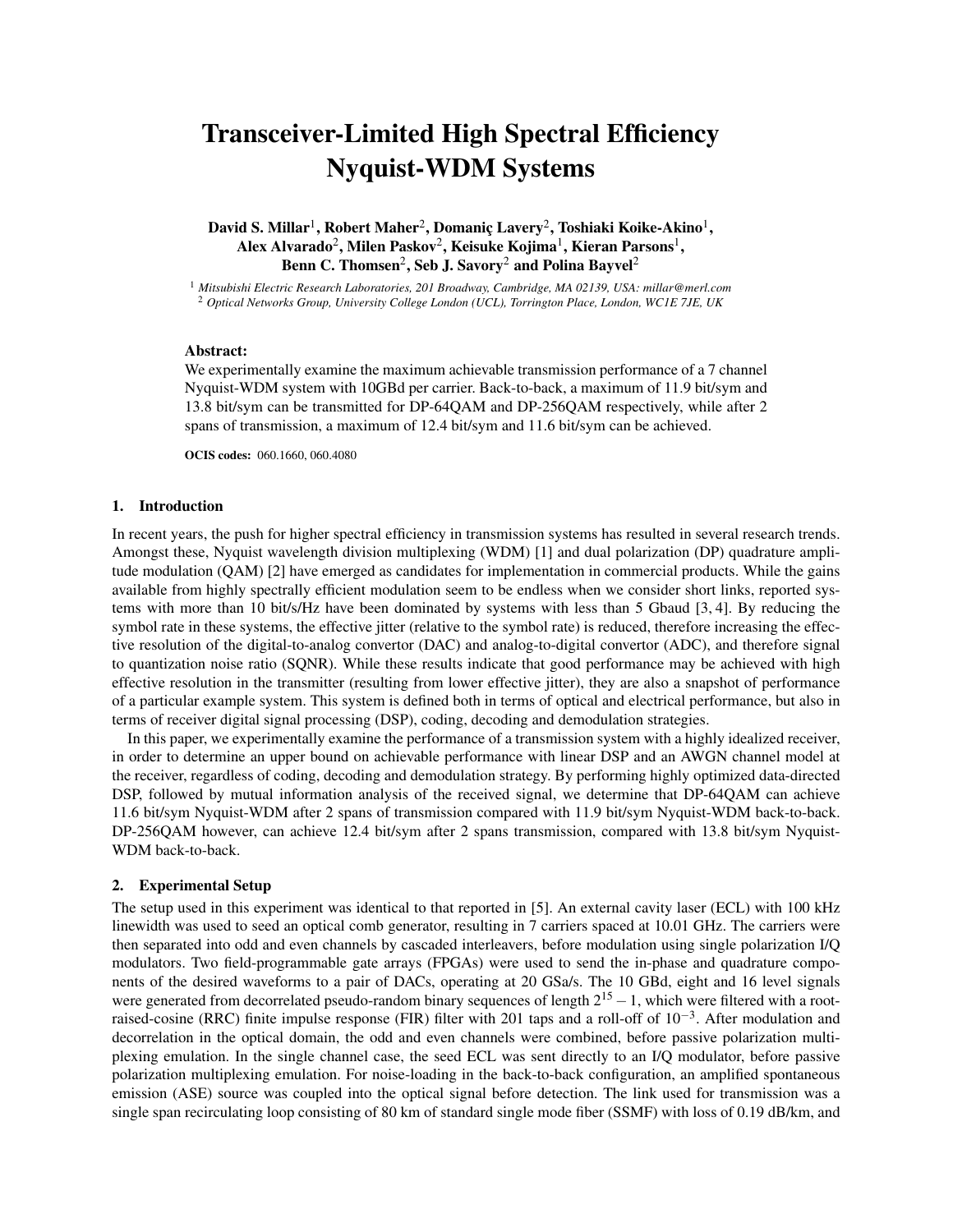chromatic dispersion (CD) of 17 ps/nm/km. A loop synchronous polarization scrambler was also used. The optical receiver used was a discrete micro-optic 2x8 hybrid with 4 unamplified, balanced photodiodes used for detection (with bandwidth 70 GHz). The local oscillator was an ECL with linewidth 100 kHz, tuned to within 100 MHz of the transmitter seed laser. The electrical signals were digitized using an oscilloscope with 160 GSa/s and 63 GHz of bandwidth, before being processed offline using Matlab.

#### 3. Receiver Digital Signal Processing

After normalization and deskewing of each quadrature, the signal was low-pass filtered to select the central channel, and resampled to two samples per symbol. CD was (where required) then compensated in the frequency domain. After intradyne frequency recovery, a matched RRC filter was applied. A 301 tap  $2 \times 2$  multiple-input multipleoutput (MIMO) equalizer with radially-data-directed least mean square (LMS) updating was then used to equalize polarization rotations and filtering impairments, and to recover the timing phase. The convergence parameter was gradually reduced from an initial value of  $10^{-3}$  to $10^{-5}$  in order to minimize tap noise, while still providing enough bandwidth to track slow polarization rotations. Carrier phase estimation (CPE) was then performed with a data directed feed-forward algorithm, with an averaging filter of 31 taps. Mutual information was calculated by the Monte-Carlo integration method over  $2^{18}$  symbols, assuming symbol-by-symbol detection with AWGN impairment. Whilst this assumption is not strictly justified from an information-theoretic perspective [6], it has been shown to be a good approximation for uncompensated links with symbol-by-symbol detection [7, 8]. Using an AWGN channel model at the receiver with MI as a metric also provides an upper bound on performance assuming a symbol likelihood calculation method with reasonable computationally complexity while not excluding coding strategies such as iterative demodulation and non-binary coding.

## 4. Results



Fig. 1. Back-to-back performance for both DP-64QAM and DP-256QAM single channel and Nyquist-WDM. Mutual information is presented in (a), while evolution of received SNR with OSNR is shown in (b).

Initially, we swept OSNR back-to-back, for DP-64QAM and DP-256QAM for single-channel and 7 channels Nyquist-WDM. The results of this measurement are plotted in Fig. 1(a), along with the Shannon capacity, and the OSNR limited performance for both DP-64QAM and DP-256QAM. We note that single channel results for both modulation formats exhibit a small penalty for low OSNR, due to in-band electrical noise and distortion, while the two examined modulation formats offer near-identical performance in terms of MI. As OSNR increases, the discrepancy between the ASE noise limit and the measured performance of both DP-64QAM and DP-256QAM becomes larger, due to the increased relative contribution of in-band noise compared with ASE noise. DP-64QAM approaches an MI of more than 11.9 bit/sym for high OSNR, while DP-256QAM approaches only 15.2 bit/sym due to the effects of in-band noise. For the Nyquist-WDM system, the same trends are repeated, while the in-band noise component is increased, due to the additional amplifiers and lossy optical components required in the transmitter. Again, both formats offer near-identical performance at low OSNR, albeit with a slightly increased penalty when compared with the single channel case. We note that DP-64QAM diverges earlier from the ASE limit, but still achieves an MI of more than 11.9 bit/sym for high OSNR. As single channel DP-256QAM is already limited by in-band noise in MI performance, we